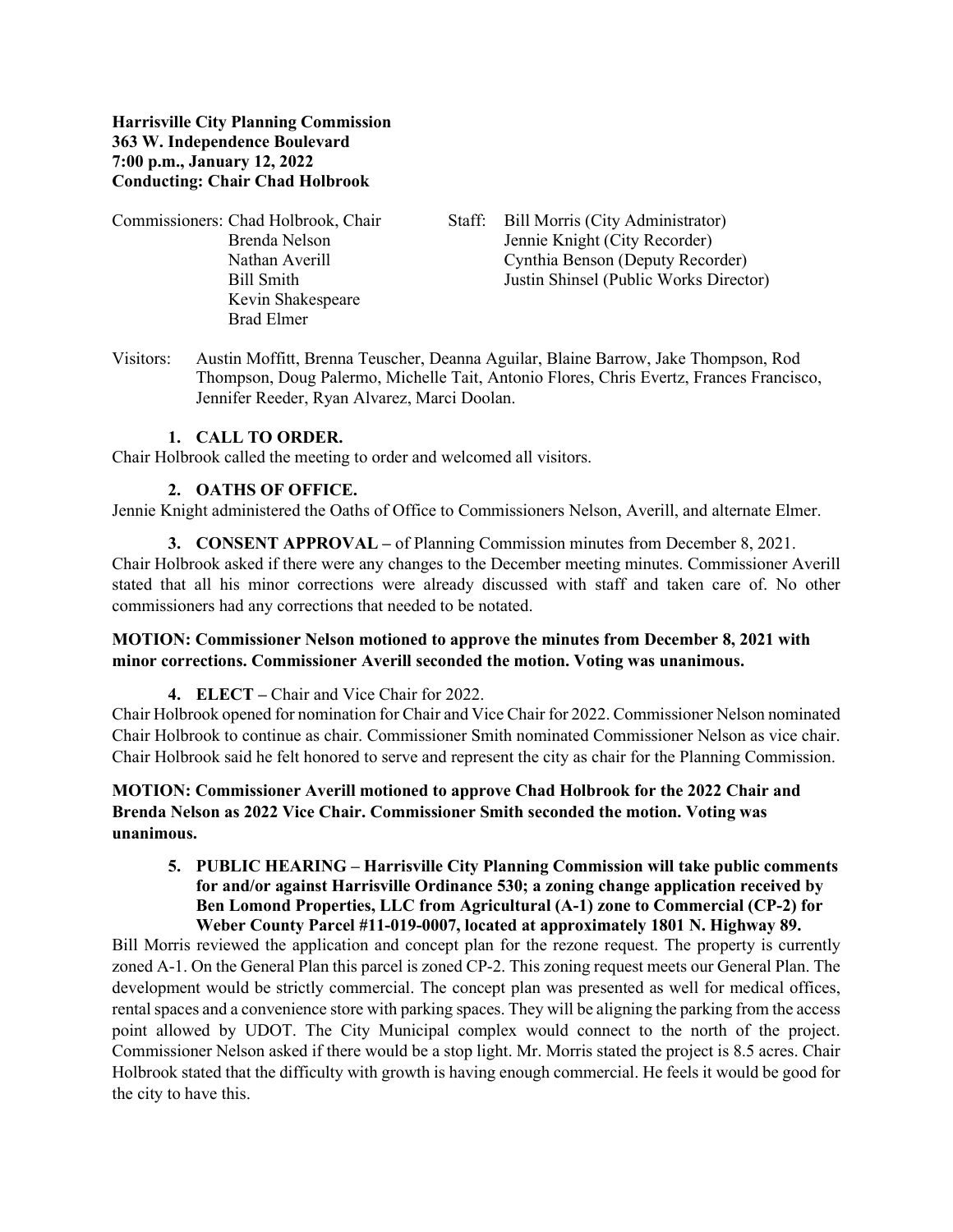Chair Holbrook declared the public hearing open.

Jennifer Reeder spoke. She said she lives on the corner of HWY 89 and Huntington Creek drive. Will this zoning change the ordinance for allowing guns to be across the highway and allow hunting? If it does, she is all for it.

Mr. Morris said that questions will be addressed after the public comment section is closed. Chair Holbrook asked for anyone else.

Austin Moffit stood and said her concern was with the run off from the project. She wanted to know how this would be address since she sees it going right into her pasture where an open ditch already runs.

Chair Holbrook closed the public hearing since no other comments were offered and to address the questions brought forth.

### **6. DISCUSSION/ACTION/RECOMMEND** – **to recommend adoption of Harrisville Ordinance 530; a zoning change application received by Ben Lomond Properties, LLC from Agricultural (A-1) zone to Commercial (CP-2) for Weber County Parcel #11-019- 0007, located at approximately 1801 N. Highway 89.**

Mr. Morris said that the public comment period for written comments will remain open until February 7, 2022 at 5 p.m. He then turned his attention to address the comment that was made earlier by Ms. Reeder. Once the development begins it will trigger Utah Code §76-10-508 which prohibits the discharge of guns within 600 feet of any building or near the highway. This project will see an end to this violation.

Mr. Morris asked for Justin Shinsel, the Harrisville City Public Works Director, to address the storm drainage for the property. Mr. Shinsel said he will work very diligently in the engineering process to address this issue. From his understanding the storm drain runs into the UDOT storm drain. Ms. Moffit said that there is a storm drain that is uncapped near her property and causes issues. Mr. Shinsel reiterated he would address this with the engineering process. Mr. Morris said we will also need to make certain this is addressed with the Municipal Complex as well since the land is flat and the run off is an issue.

**MOTION: Commissioner Averill motioned to recommend approval of Harrisville Ordinance 530; a zoning change application received by Ben Lomond Properties, LLC from Agricultural (A-1) zone to Commercial (CP-2) for Weber County Parcel #11-019-0007, located at approximately 1801 N. Highway 89. Commissioner Nelson seconded the motion. Voting was unanimous.**

## **7. DISCUSSION/ACTION/RECOMMEND – to recommend final approval of The Copperwoods Subdivision a 66-unit mixed-use development located at approximately 1956 North Highway 89.**

Mr. Morris stated most of the items on the engineer's memo dated January 7, 2022 are completed during the pre-construction meeting with the exception of item #2. This item is strictly dealing with an engineering issue where the developer will need to have a structure on the detention pond to keep the discharged storm water clean. Commissioner Averill asked about the detention basins. Mr. Shinsel was asked to address the storm drain and detention basins. The snout mentioned in Item #2 is to help restrict the flow to not inundate the system and help clean out the storm drain. Chair Holbrook asked if item #2 was addressing both retention ponds. Mr. Shinsel said this only addresses the north end. The south end will flow to the north basin. The city is looking at a possible second smaller basin. The construction drawings were brought up to clarify the question about the retention basins. No further discussion was presented.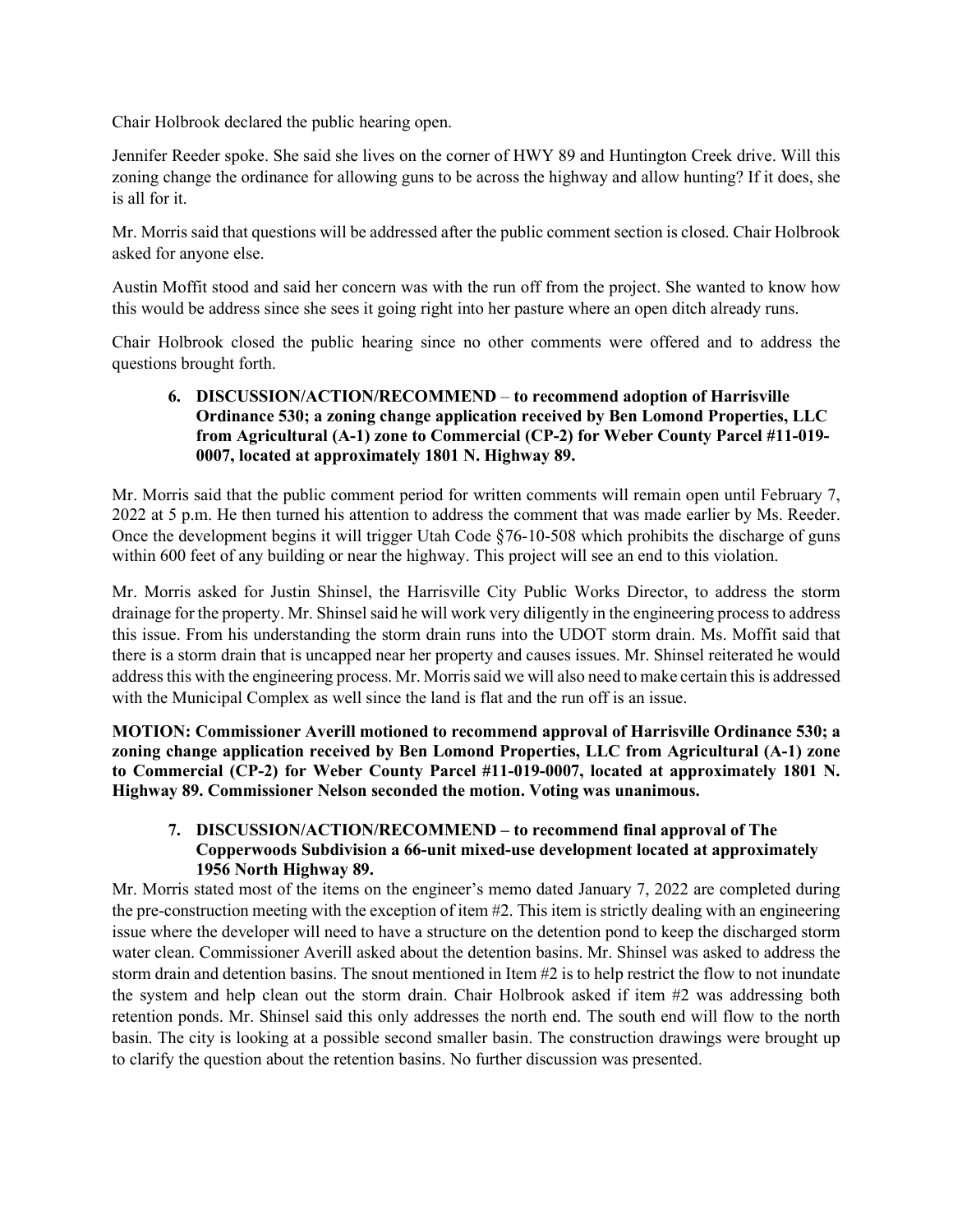**MOTION: Commissioner Nelson motioned to recommend final approval of The Copperwoods Subdivision a 66-unit mixed-use development located at approximately 1956 North Highway 89 subject to the engineer's memo dated January 7, the staff and agency comments and complies with municipal code and MDA. Commissioner Smith seconded the motion. Voting was unanimous.**

# **8. DISCUSSION/ACTION/RECOMMEND** – **to approve a Conditional Use Permit for a home occupation at property located at 1066 North Wahlen Way. (Applicant Andrew Christensen)**

Chair Holbrook tabled this item due to the applicant not being present to answer questions related to the home occupation such as: hours of operation, employees, etc. Mr. Morris requested a letter to be sent to the applicant by city staff to indicate this and to reschedule.

## **9. DISCUSSION/ACTION/RECOMMEND – to recommend site plan approval of the Wal-Mart Gas Station at 534 N Harrisville Road.**

Mr. Morris discussed that this is a site plan approval. Commissioner Averill said the main thing mentioned in the engineer's memo states a concern with the drainage. Chair Holbrook asked if a buffer could be placed to help attract business with the open commercial pad that is located next to Chili's Restaurant.

Mr. Alvarez was asked to address any questions and to present the project. He described that the pad would be to the south east corner of the current parking lot with a 400 sq ft kiosk; all contained under an open canopy. It would be open to the public to be in line with a neighborhood gas station. It will be able to be accessed from either direction.

Mr. Morris brought the landscaping concern to the developers. Mr. Alvarez asked if this is a code requirement. There would be some signage in that area to consider since they would like it to remain visible to the public. They wish to be courteous to the other businesses. Mr. Alvarez asked if there was a need outside of what was already there on the property.

Chair Holbrook asked about where the signage would be placed. Mr. Alvarez said the corner is currently a preliminary sign location. He referred the matter to his architect Chris Evertz. Mr. Evertz asked if the city had the elevation drawings to easily explain where the signs would be. There would be no sign on the corner; that has been updated. The new signage will replace the current two pilon signs on the property located at the east and west entrances. Price signs will also be on the canopy.

Commissioner Nelson clarified that the shrubbery and trees be on the south side of the project as long as it does not interfere with clear view vision for the restaurants or cars.

Commissioner Averill asked about the drainage. Mr. Alvarez said he would make the changes as the project moves forward to City Council. Mr. Morris said that there would be no City Council approval since this is strictly a commercial project. The next step would be pre-con and the issues would need to be addressed at that point.

**MOTION: Commissioner Holbrook motioned to approve the preliminary and final Commercial Site Plan for Walmart Gas Station located at 534 N Harrisville Road subject to the City Engineer's memo of January 7, 2022, all staff and agency comments and an updated beautification effort. Commissioner Averill seconded the motion. Voting was unanimous.**

# **10. COMMISSION/STAFF FOLLOW-UP.**

Chair Holbrook asked about a list of possible trainings. Mr. Morris said he would do some training at the next meetings. Rules of procedures and ethnics are some of the topics he will address. Any other